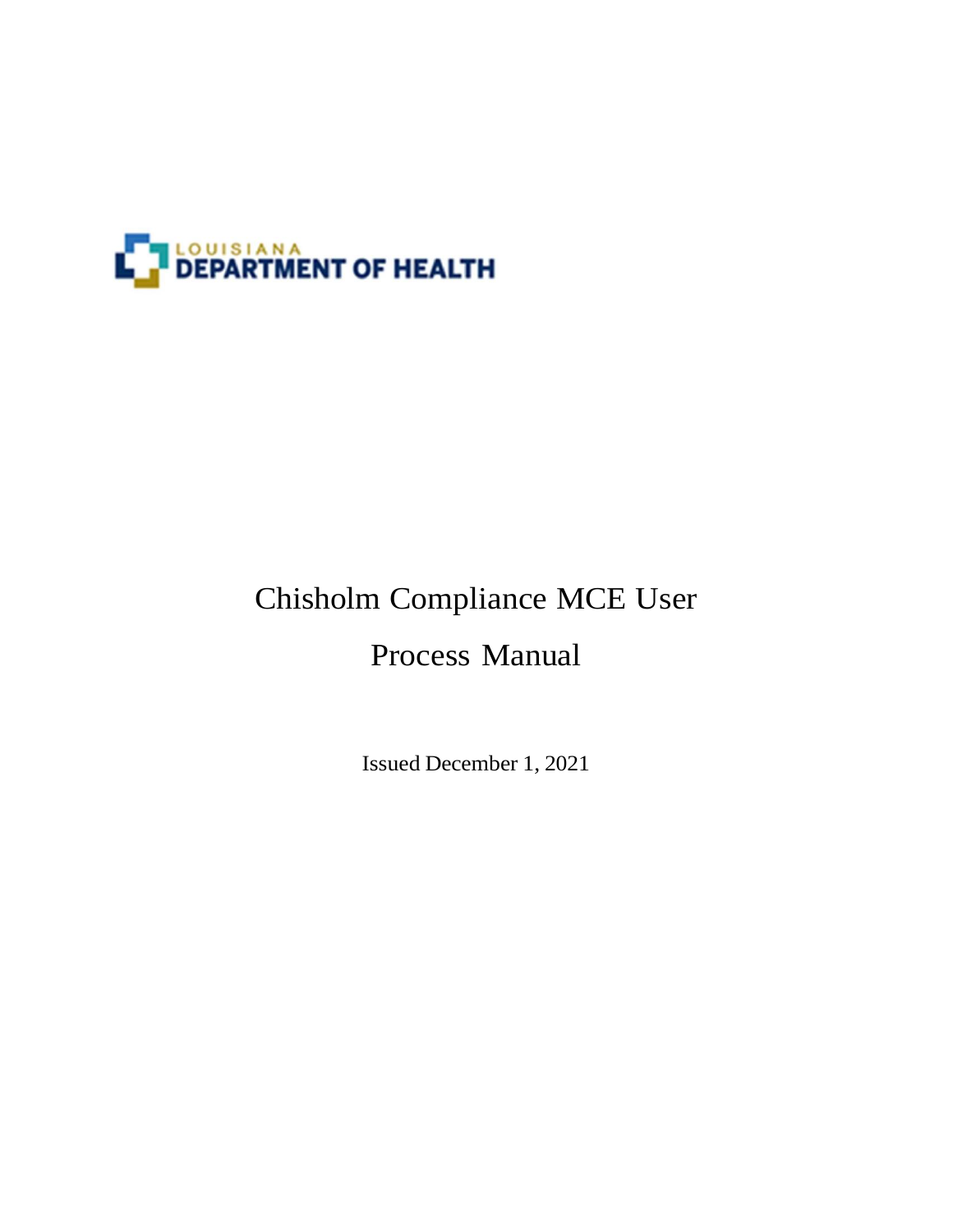## Table of Contents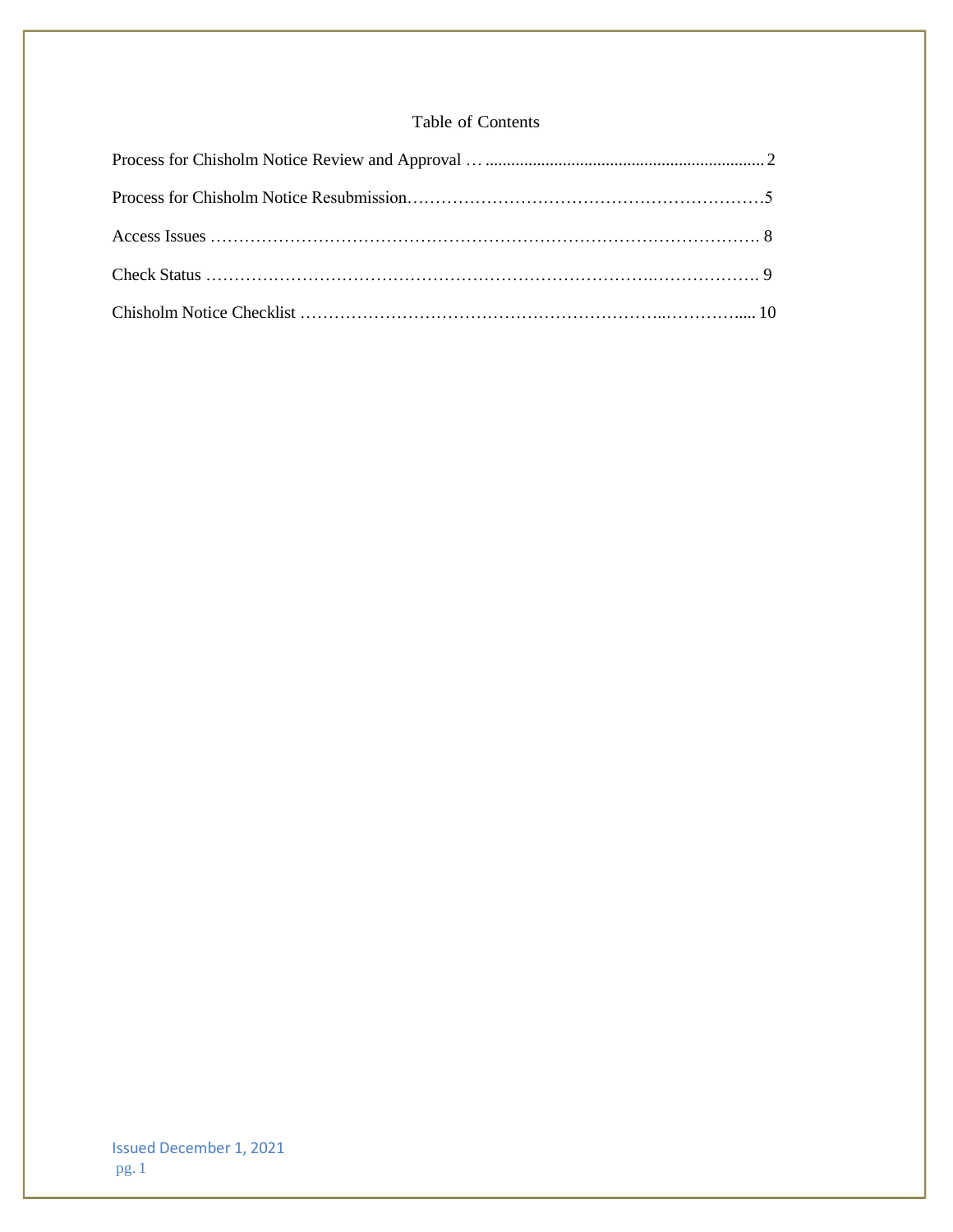### PROCESS FOR CHISHOLM NOTICE REVIEW AND APPROVAL

For all Chisholm denials, partial denials, and partial approvals, the notices must be sent to Louisiana Department of Health (LDH) Chisholm Compliance staff for review and approval prior to being sent to the member.

- 1. To send a notice for review go to https://ldh.force.com/Reporting/s/ and log in with credentials provided.
- 2. Once logged in, users will need to select "Submit New" under Submit Ad Hoc/Data Transfer.

| <b>Managed Care Reporting</b>      |  |  |  |  |  |
|------------------------------------|--|--|--|--|--|
| <b>Submit Routine Reports</b>      |  |  |  |  |  |
| <b>Submit New</b><br>View / Edit   |  |  |  |  |  |
| Submit Ad Hoc Report/Data Transfer |  |  |  |  |  |
| <b>Submit New</b><br>View / Edit   |  |  |  |  |  |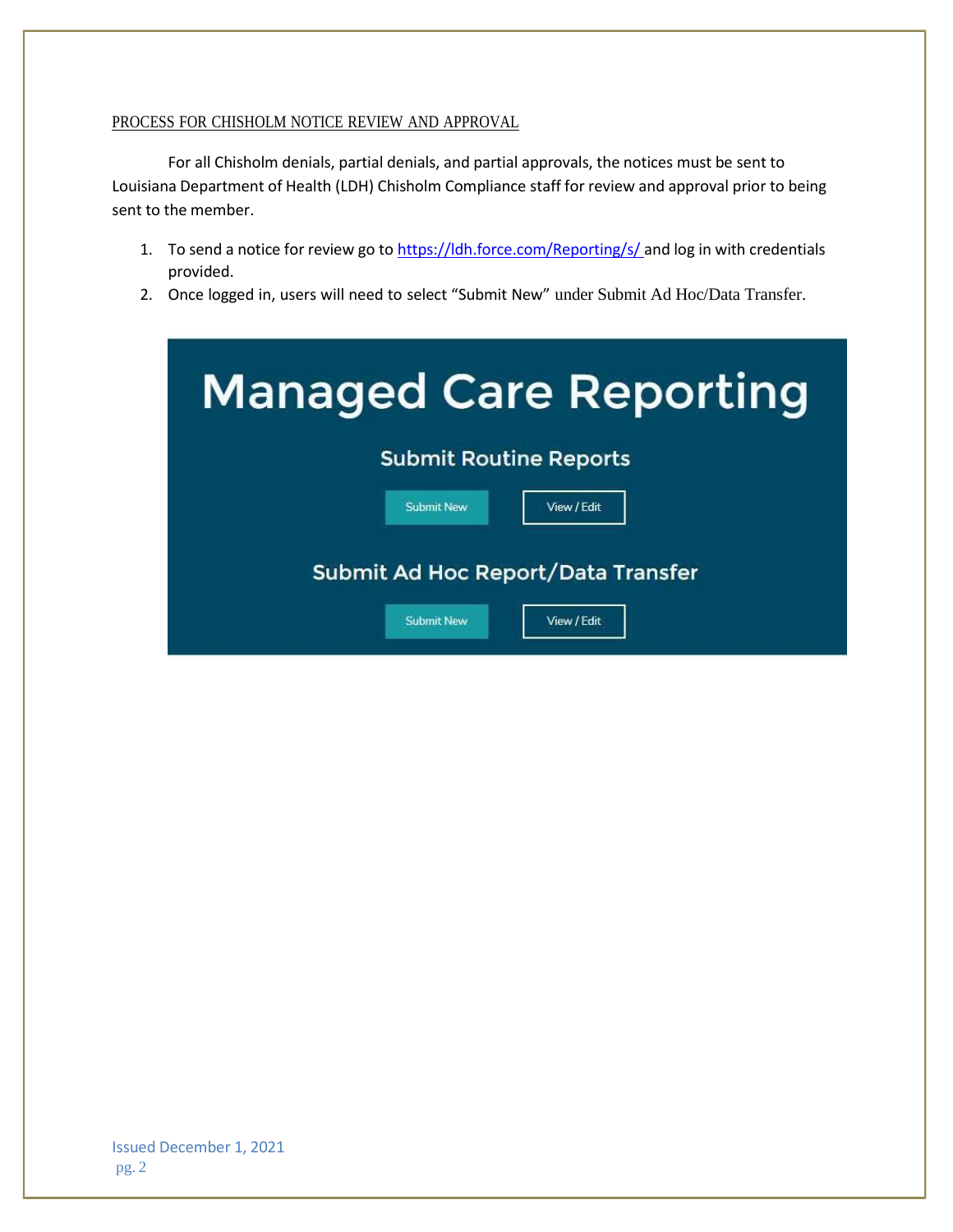- 3. On this page, you will need to make selections from the dropdowns.
	- A. Select Chisholm from the Category dropdown.

#### **Ad Hoc Report Submission**

Please fill out the information below, upload files, and click on the "Submit Report" button to submit your report.

| Chisholm                    |                                                                                                | ▼ |
|-----------------------------|------------------------------------------------------------------------------------------------|---|
| --None-                     |                                                                                                |   |
| Applied Behavior Analysis   |                                                                                                |   |
| $\checkmark$ Chisholm       |                                                                                                |   |
| Dental                      |                                                                                                |   |
| Finance                     |                                                                                                |   |
| Miscellaneous               |                                                                                                |   |
| Office of Behavioral Health |                                                                                                |   |
| Program Integrity           | placement and the contract extremely the contract the contract of the contract of the contract |   |
| 1 Upload Files              | Or drop files                                                                                  |   |

B. Then select your correct Managed Care Entity (MCE) from the Name dropdown.

|                                 | Please fill out the information below, upload files, and click on the "Submit Report" button to submit your report. |
|---------------------------------|---------------------------------------------------------------------------------------------------------------------|
|                                 |                                                                                                                     |
| *Category<br>Chisholm           | $\mathbf{v}$                                                                                                        |
|                                 |                                                                                                                     |
|                                 |                                                                                                                     |
| * Name                          |                                                                                                                     |
| Select an Option                | v                                                                                                                   |
| Chisholm - ACLA                 |                                                                                                                     |
| Chisholm - Aenta                |                                                                                                                     |
| Chisholm - HBL                  |                                                                                                                     |
| Chisholm - LHCC                 |                                                                                                                     |
|                                 |                                                                                                                     |
| Chisholm - UHC                  |                                                                                                                     |
| Or drop files<br>1 Upload Files |                                                                                                                     |

C. In the notes section, you will enter the correct PA# for this particular notice.

|      | <b>Issued December 1, 2021</b> |  |
|------|--------------------------------|--|
| pg.3 |                                |  |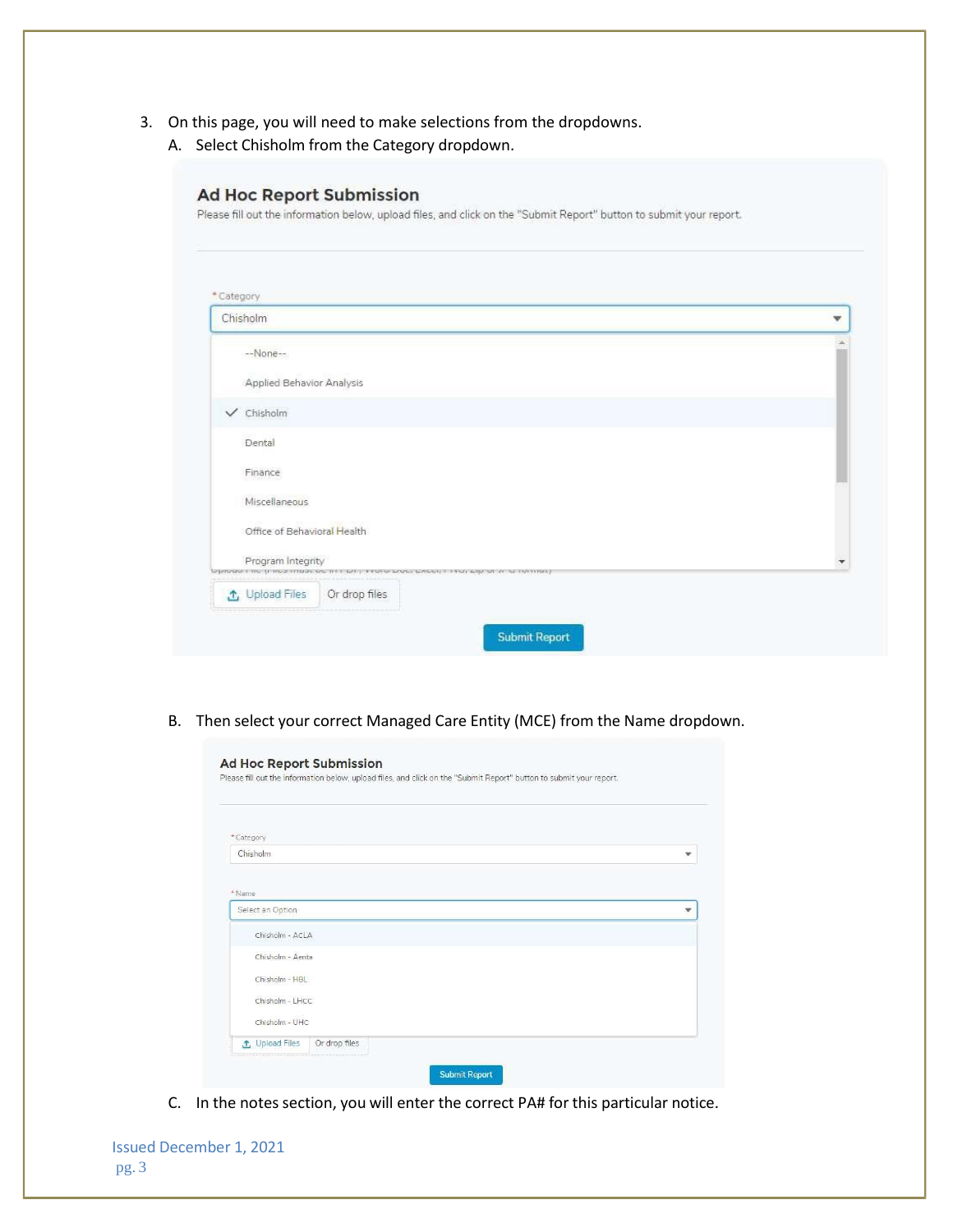| * Category            |               |                                                                             |   |
|-----------------------|---------------|-----------------------------------------------------------------------------|---|
| Chisholm              |               |                                                                             |   |
|                       |               |                                                                             |   |
| *Name                 |               |                                                                             |   |
| Select an Option      |               |                                                                             | v |
| Complete this field.  |               |                                                                             |   |
|                       |               |                                                                             |   |
| *Notes                |               |                                                                             |   |
| PA#                   |               |                                                                             |   |
|                       |               |                                                                             |   |
|                       |               |                                                                             |   |
| <b>①</b> Upload Files |               | Upload File (Files must be in PDF, Word Doc, Excel, PNG, Zip or JPG format) |   |
|                       | Or drop files |                                                                             |   |

4. You will upload all the necessary documents, and click Submit Report. You will fill out the checklist and attach a word version of entire notice, a pdf of the complete notice, and all documentation associated with the request including documentation proving the Prior Authorization Liaison (PAL) process has been followed, if applicable. If something is not met, stop and make the corrections before sending the notice for review. Once all of the checklist items have been answered, attach the required documentation and click "Submit Report".

Clicking the submit button will generate an email to the Chisholm Compliance Staff (CCS) alerting them that there is a notice for review. CCS will review the notice in its entirety, and if there are any changes or questions, the CCS will send an alert through the chatterbox directly to you informing of the actions needed before an approval is made. CCS will also edit the Word document in track changes and make comment if any edits are needed. CCS will attach the corrected word document with the changes and comments via the chatterbox and will also indicate next steps in the passage via chatterbox. If no corrections are needed, then CCS will send a message through the chatterbox that the notice is approved. Notices are not approved until a message come across via the chatterbox from CCS staff stating that the notice is approved. A notice cannot be sent to the member until CCS has sent an approval message via the Salesforce chatter.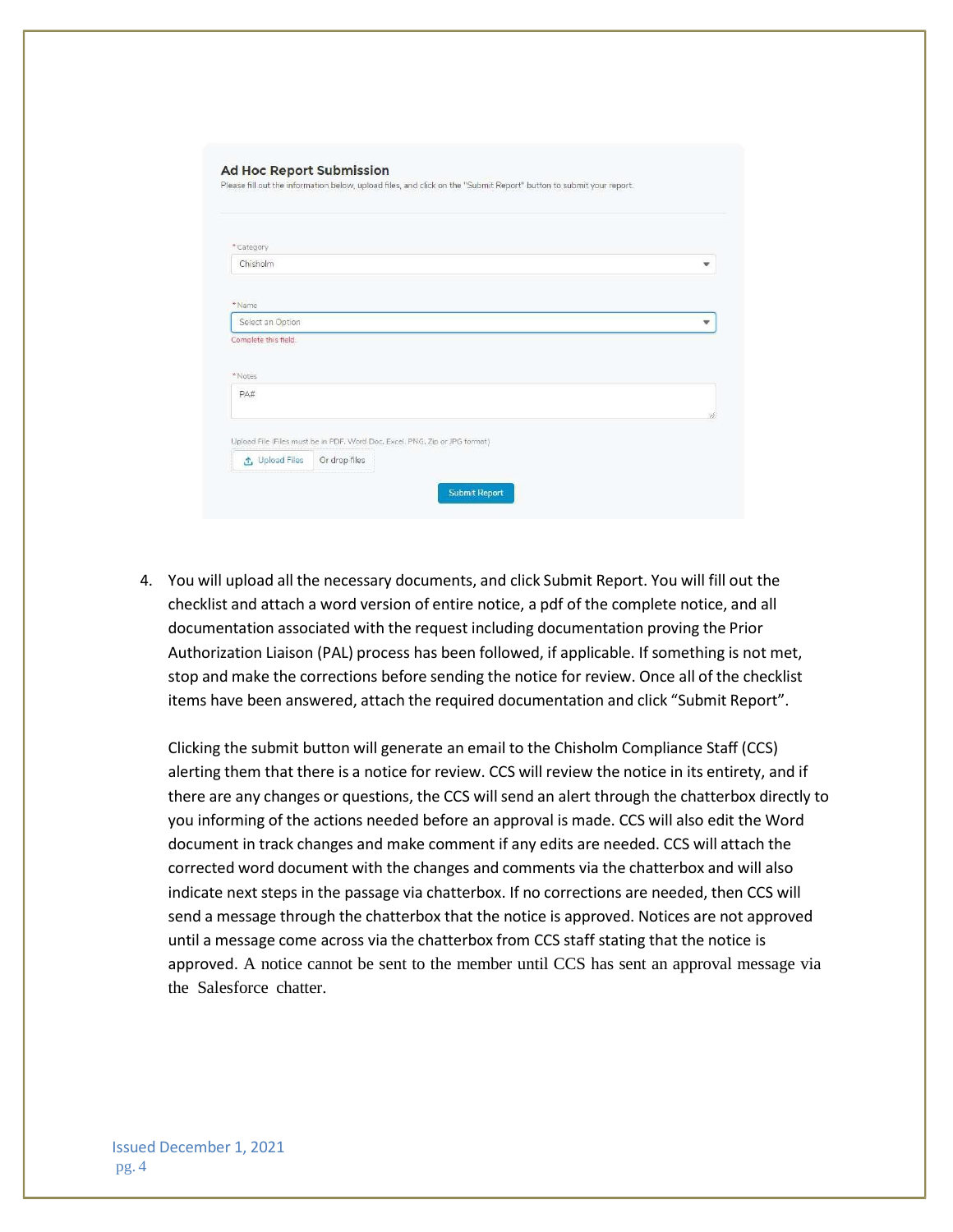## PROCESS FOR CHISHOLM NOTICE RESUMBISSIONS

1. To view any submitted reports/ documents or to make any changes, you will select "view/Edit" under Submit Ad Hoc/ Data Transfer.

| <b>Managed Care Reporting</b>      |  |  |  |  |  |  |
|------------------------------------|--|--|--|--|--|--|
| <b>Submit Routine Reports</b>      |  |  |  |  |  |  |
| <b>Submit New</b><br>View / Edit   |  |  |  |  |  |  |
| Submit Ad Hoc Report/Data Transfer |  |  |  |  |  |  |
| <b>Submit New</b><br>View / Edit   |  |  |  |  |  |  |

2. You will then click the link of the correct Ad Hoc Report # that needs editing.

|    |                   | All Ad Hoc Reports $\blacktriangledown$   + |                                                                                                                                |                  |                     |                       | Q. Search this list |              | New<br>$\mathcal{C}^{\prime}$<br>$\overline{m}$ -<br>章。 | Printable View<br><b>C Y</b> |
|----|-------------------|---------------------------------------------|--------------------------------------------------------------------------------------------------------------------------------|------------------|---------------------|-----------------------|---------------------|--------------|---------------------------------------------------------|------------------------------|
|    | Ad Hoc Report # 1 | $\vee$ Category                             | I item . Sorted by Ad Hoc Report # . Elitered by All ad hoc reports - File Attached . Updated a few seconds ago<br>$\vee$ Name | $\vee$ MCE       | $\vee$ Created Date | $\vee$ Business Owner |                     | $\vee$ Notes | $\vee$ Created By                                       | $\checkmark$                 |
| 11 | ADHR-000171       | Chisholm                                    | Chisholm - LHCC                                                                                                                | Test AST Account | 11/10/2021 1:07 PM  | Mark Mathewes         |                     | PA 31240789  | AST Prod Test                                           | $\pmb{\mathrm{v}}$           |
|    |                   |                                             |                                                                                                                                |                  |                     |                       |                     |              |                                                         |                              |
|    |                   |                                             |                                                                                                                                |                  |                     |                       |                     |              |                                                         |                              |
|    |                   |                                             |                                                                                                                                |                  | $\mathbb{S}$        |                       |                     |              |                                                         |                              |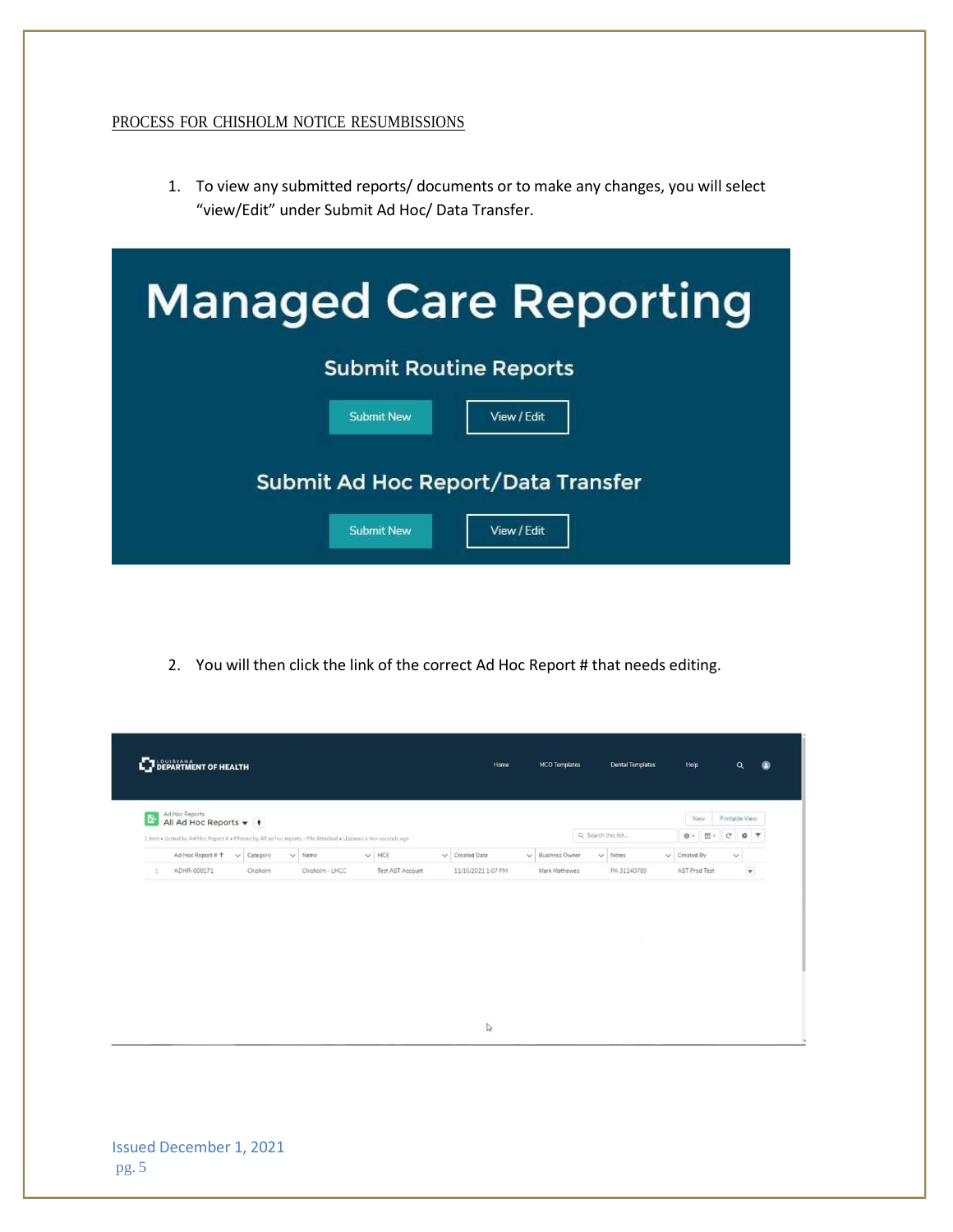3. Click Resubmit Report in the right hand corner.

| RELATED<br><b>DETAILS</b>                       |                                                       | Post                                                                                                                                                                                  |
|-------------------------------------------------|-------------------------------------------------------|---------------------------------------------------------------------------------------------------------------------------------------------------------------------------------------|
| Ad Hoc Report #<br>ADHR-000171                  |                                                       | Share an update<br>Share                                                                                                                                                              |
| Business Owner<br>Mark Mathewas                 |                                                       | Q. Search this feed<br>$T$ $C$<br>$7.1 -$                                                                                                                                             |
| <b>MCE</b><br>Test AST Account                  | I.                                                    | -<br>٥<br>Mark Mathewes (Louisiana Department of Health)<br>$\overline{\phantom{a}}$<br>Am ego                                                                                        |
| Citiepory<br>Chisholm                           |                                                       | @lerri Boykin (Louisiana Department of Health) Approved<br>Comment<br>de Like                                                                                                         |
| Neme<br>Chisholm - LHCC                         |                                                       | $\theta$<br>Write a comment.                                                                                                                                                          |
| Notes<br>PA 31240789                            |                                                       |                                                                                                                                                                                       |
| Crested By<br>AST Prod Test, 11/10/2021 1:07 PM | Last Modified By<br>AST Prod Test. 11/10/2021 1:07 PM | $\overline{\phantom{a}}$<br>Mark Mathewes (Louisiana Department of Health)<br>Θ<br>@Breante' Moore (Louisiana Department of Health) Denied for whatever reason.<br>Comment<br>nh Like |
|                                                 |                                                       | $\Theta$<br>Write a conument                                                                                                                                                          |

4. Upload Updated Report with the PA # and Resubmission in the Notes section.

## Resubmit Report

| your report.               |                                                                             |  |
|----------------------------|-----------------------------------------------------------------------------|--|
| * Category                 |                                                                             |  |
| Chisholm                   |                                                                             |  |
| * Name                     |                                                                             |  |
| Chisholm - LHCC            |                                                                             |  |
| * Notes                    |                                                                             |  |
| PA 31240789 - Resubmission |                                                                             |  |
|                            | Upload File (Files must be in PDF, Word Doc, Excel, PNG, Zip or JPG format) |  |
| t, Upload Files            | Or drop files                                                               |  |
|                            | <b>Submit Report</b>                                                        |  |

5. Click Submit Report.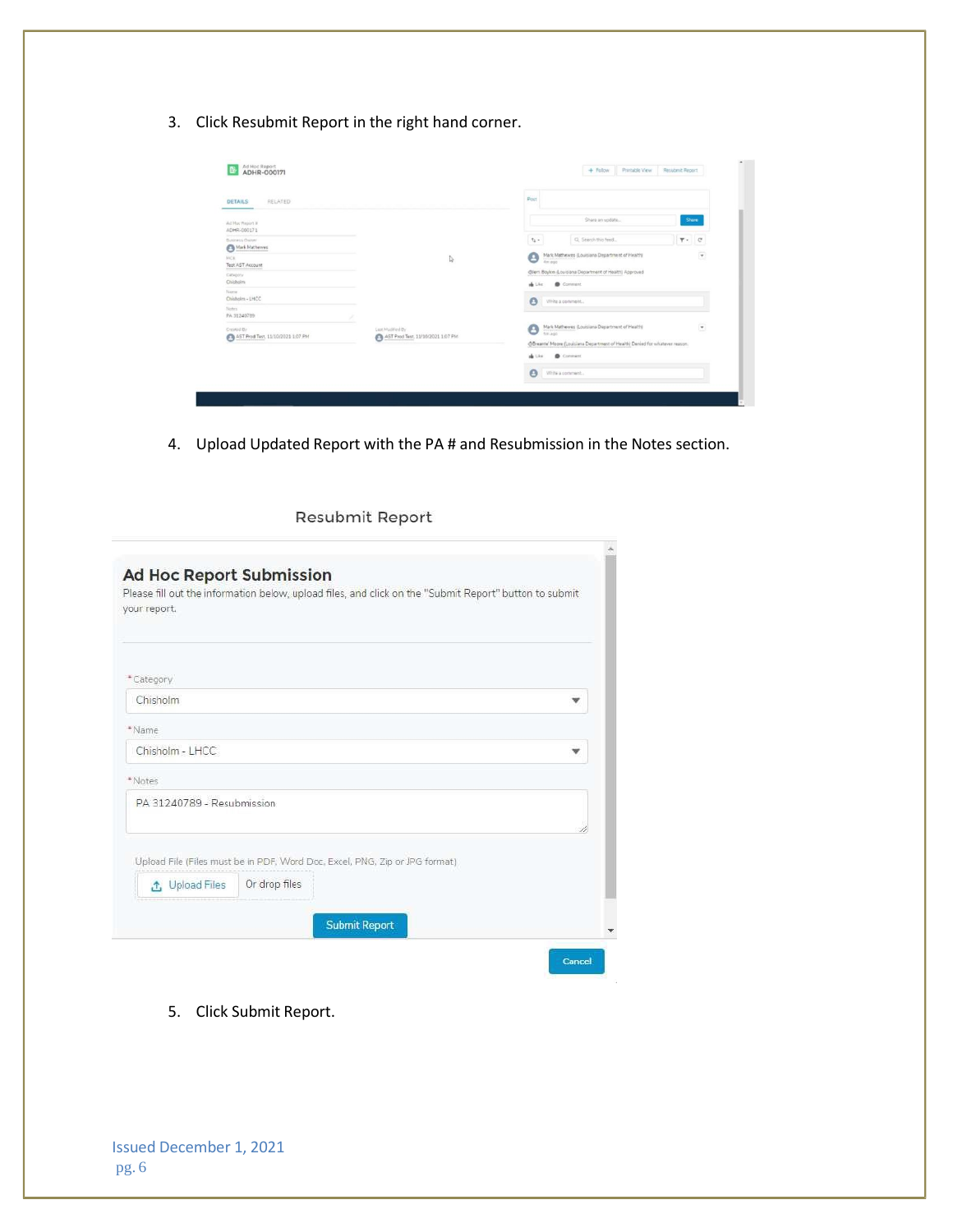Once the report is successfully resubmitted, CCS will review the revised notice in its entirety to insure all necessary changes have been made. If CCS is satisfied with the revisions, then CCS will send a message via chatterbox stating that the notice is approved. If CCS is not satisfied and more changes need to be made, then CCS will make notes and corrections on the pdf word document and attach it to the chatterbox with a message in the passage stating to make all necessary changes to the pdf document and resubmit for review. Once CCS is satisfied with the notice and all necessary changes have been resubmitted, then CCS will send a message via chatterbox stating that the notice is approved. Notices are not approved until message come across via the chatterbox from CCS staff stating that the notice is approved. A notice cannot be sent to the member until CCS has sent an approval message via Salesforce chatter.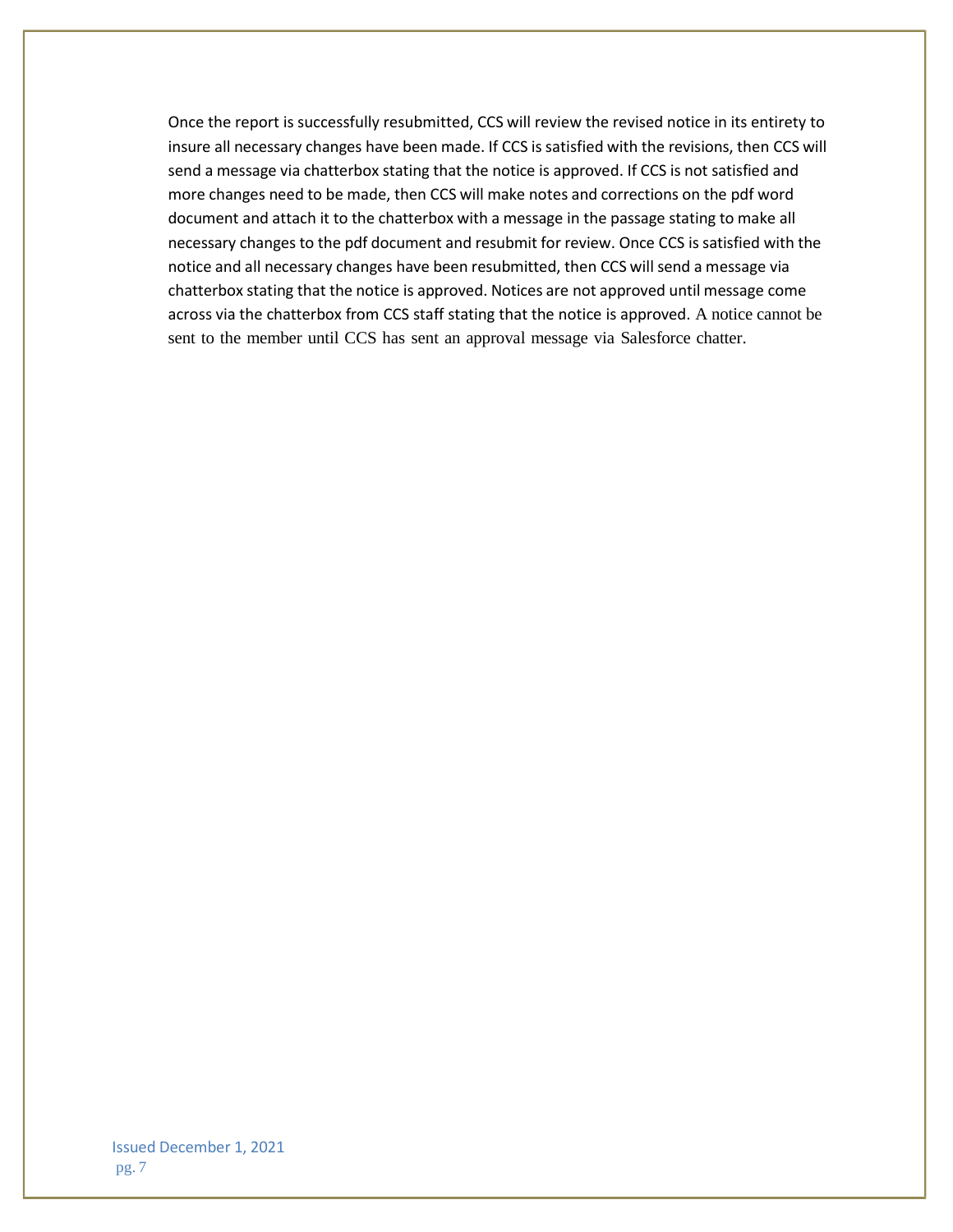#### ACCESS ISSUES

#### Salesforce Access

If there is an issue with Salesforce or connectivity, contact LDH Service Center at (225) 219-6900, option 1, then option 4.

.If the connectivity issues are not resolved, do not submit notices via Salesforce. Please alert CCS who will provide instructions before taking any further actions.

If Salesforce is down, the MCE shall revert to the old process of submitting a Chisholm denial. Send an email to all CCS with the PA Number and what was requested in the title of the email, including the free form text of the notice only in the body of the email. Next, the MCE will send a (secure) email with the supporting documentation and copy of the denial notice as an attachment. Once Salesforce is up and running, the MCE will submit the notice including all of the documentation and emails as attachments. This should be completed within one business day. CCS staff will approve and note in the system that the notice approval was handled via email because Salesforce was down and include in the note the date it was approved.

If necessary, you can email Rene Huff at [Rene.Huff@la.gov,](mailto:Rene.Huff@la.gov) Jerri Boykin a[t Jerri.Boykin@la.gov,](mailto:Jerri.Boykin@la.gov) and Breante' Moore at [Breante.Moore@la.gov](mailto:Breante.Moore@la.gov) to discuss any issues you may have. If you experience functionality issues, please contact Mark Mathewes at [SalesforceAdministrator@LA.GOV](mailto:SalesforceAdministrator@LA.GOV) and be sure to copy the entire CCS staff in the email which includes, Rene Huff, Jerri Boykin, and Breante' Moore.

#### Employee Maintenance

It is imperative that each MCE maintain proper access for all necessary staff members and assure that only staff that handle Chisholm notices and their managers have access to the system. The MCE Employee Maintenance was designed to assist with staff changes to ensure there are no delays in the Chisholm Notice Review process.

If a staff member needs to be added or removed from Salesforce system, please send an email directly to CCS with the person's name and email address.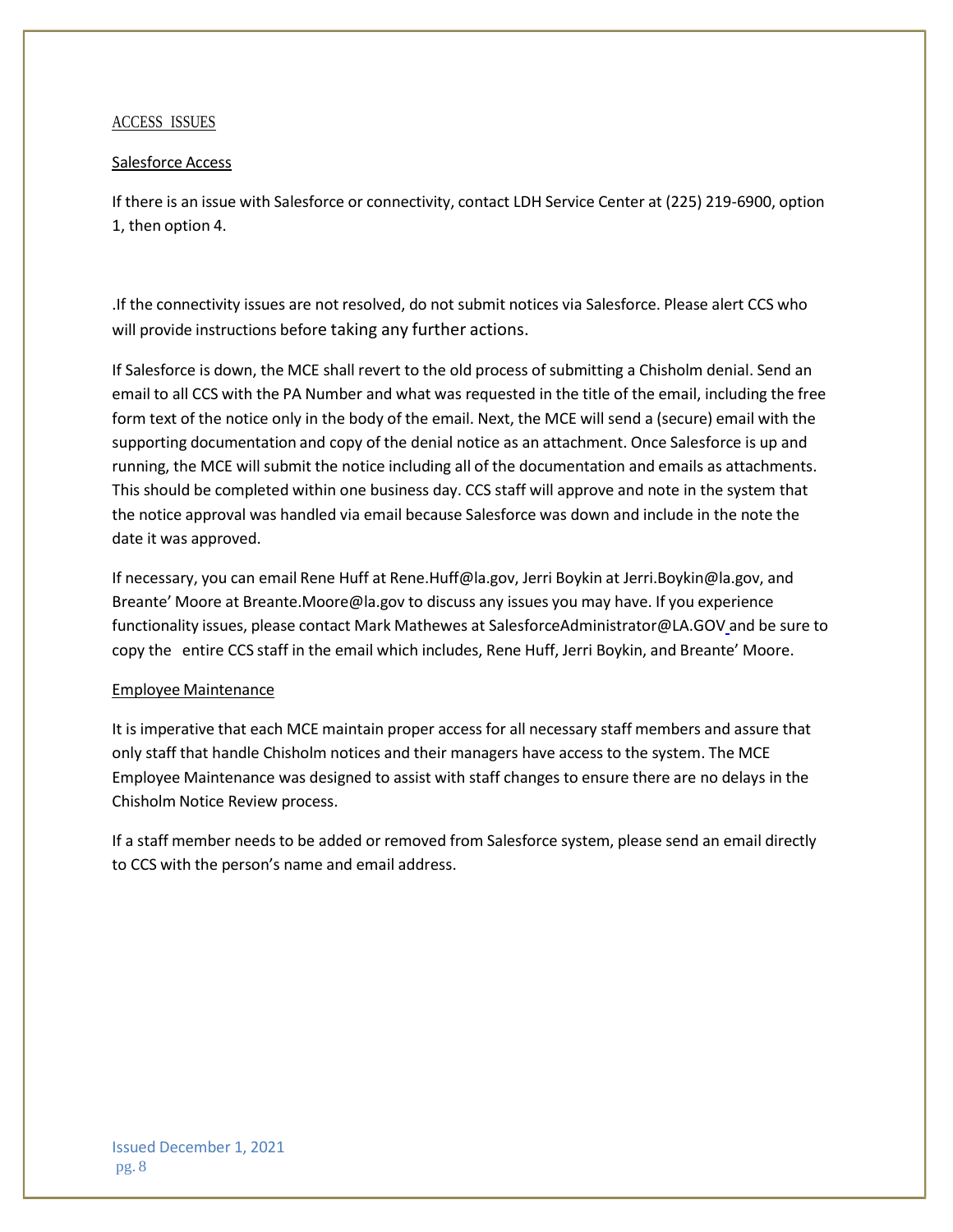#### CHECK STATUS

If you have any questions, you can utilize the chatter feature for conversation by creating a post with the specific questions or concerns. In the post, you can @ the person/ persons by name who you would like to see the particular message. You can also attach documents and files. Before sending the post, be sure to click send to all with access. Lastly, hit share. This will trigger your message to all the persons that were mentioned in the post. The chatter feature will keep a record of the entire conversation. You will receive an email notification each time someone mentions your name in the chatter or there is an update on the notice. In the chatter, you will be able to see the time the notice was approve and any other information that may be requested from CCS. The chatter feature will be the means of communication.